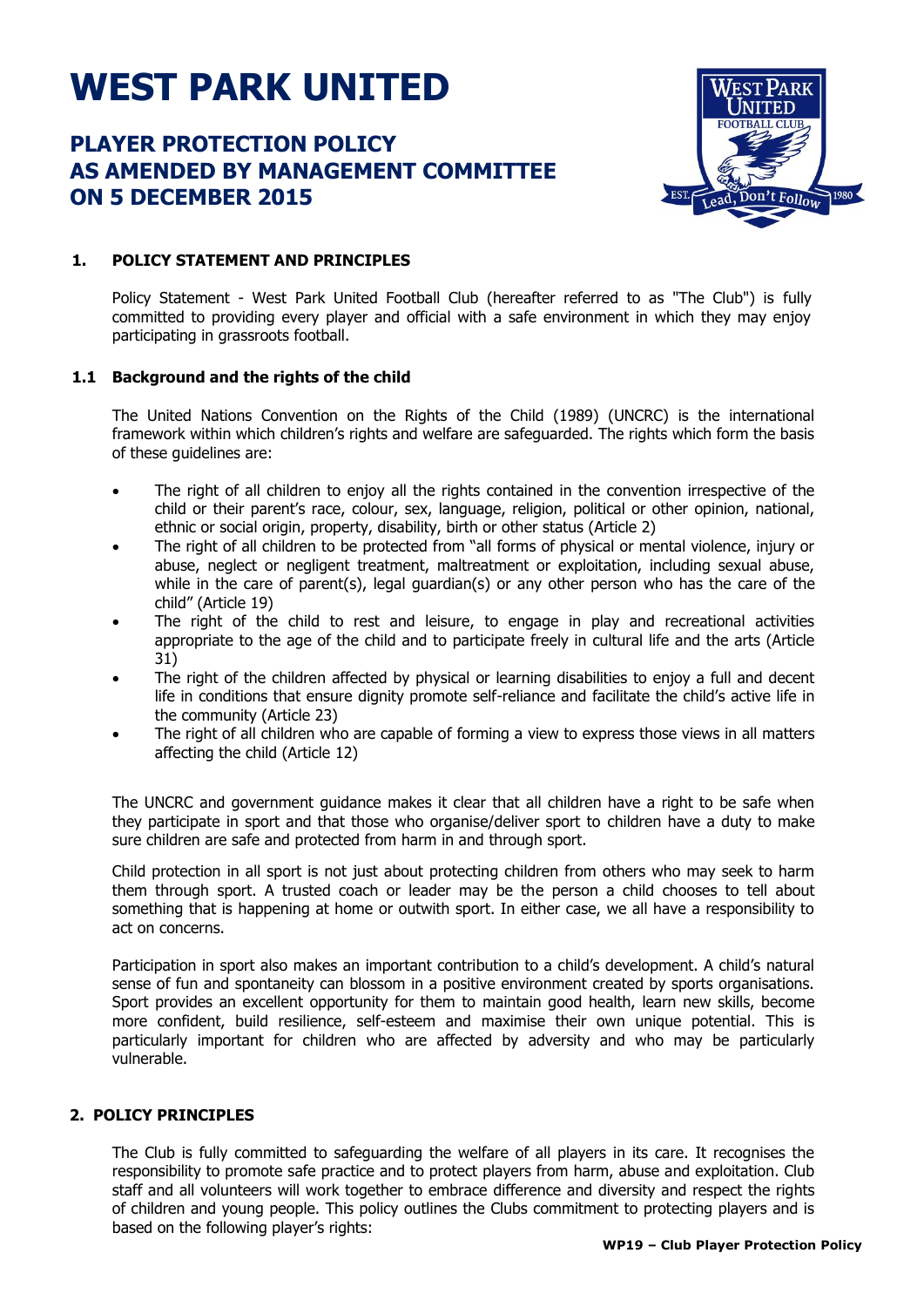- The right to a safe environment
- The right to a protection against harm or the risk of harm
- The right to a protection against physical abuse
- The right to a protection against verbal abuse
- The right to a protection against emotional abuse
- The right to a protection against sexual abuse
- The right to a protection against bullying
- The right to a protection against neglect
- The right to express opinions and to have those opinions considered in all matters that concern their well being
- The right that all actions concerning the child should be in his/her best interests
- The right to have all suspicions and allegations taken seriously and actioned as appropriate

The Club shall:

- Promote the health and welfare of children by providing opportunities for them to take part in grassroots football safely
- Respect and promote the rights, wishes and feelings of players
- Promote and implement appropriate guidelines to safeguard the well being of players and protect them from abuse
- Recruit, train, support and supervise its staff and officials to adopt best practice to safeguard and protect players from abuse and to reduce risk to themselves
- Require staff and officials to adopt and abide by this Player Protection Policy and these guidelines
- Respond to any allegations of misconduct or abuse of players in line with this Policy and these guidelines as well as implementing, where appropriate, the relevant disciplinary and appeals procedures
- Observe guidelines issued by local Child Protection Committees for the protection of children
- Regularly monitor and evaluate the implementation of this Policy and these guidelines

#### **2.1 What are we protecting players against?**

The following examples are ways in which children may be abused or harmed, either within or outwith sport.

#### **Child Abuse -** In Scotland child abuse is defined as follows:

'Children may be in need of protection where their basic needs are not being met, in a manner appropriate to their age and stage of development, and they will be at risk through avoidable acts of commission or omission on the part of their parent(s), sibling(s) or other relative(s), or a carer (i.e. the person while not a parent who has actual custody of the child).'

This definition includes placing children at risk through something a person has done to them or something a person is failing to do for them. For those working in the field of child care and protection the definition gets broken down further into categories of abuse, namely;

- (i) Emotional Abuse
- (ii) Physical Injury
- (iii) Physical Neglect
- (iv) Sexual Abuse

"Any child may be deemed to have been sexually abused when any person(s), by design or neglect, exploits the child, directly or indirectly, in any activity intended to lead to the sexual arousal or other forms of gratification of that person or other person(s) including organised networks. This definition holds whether or not there has been genital contact and whether or not the child is said to have initiated or consented to the behaviour".

This includes forcing or enticing a child to take part in sexual activities whether or not they are aware of or consent to what is happening. Sexual abuse may involve physical contact, and non-contact acts such as forcing children to look at or be involved in the production of pornographic material, to watch sexual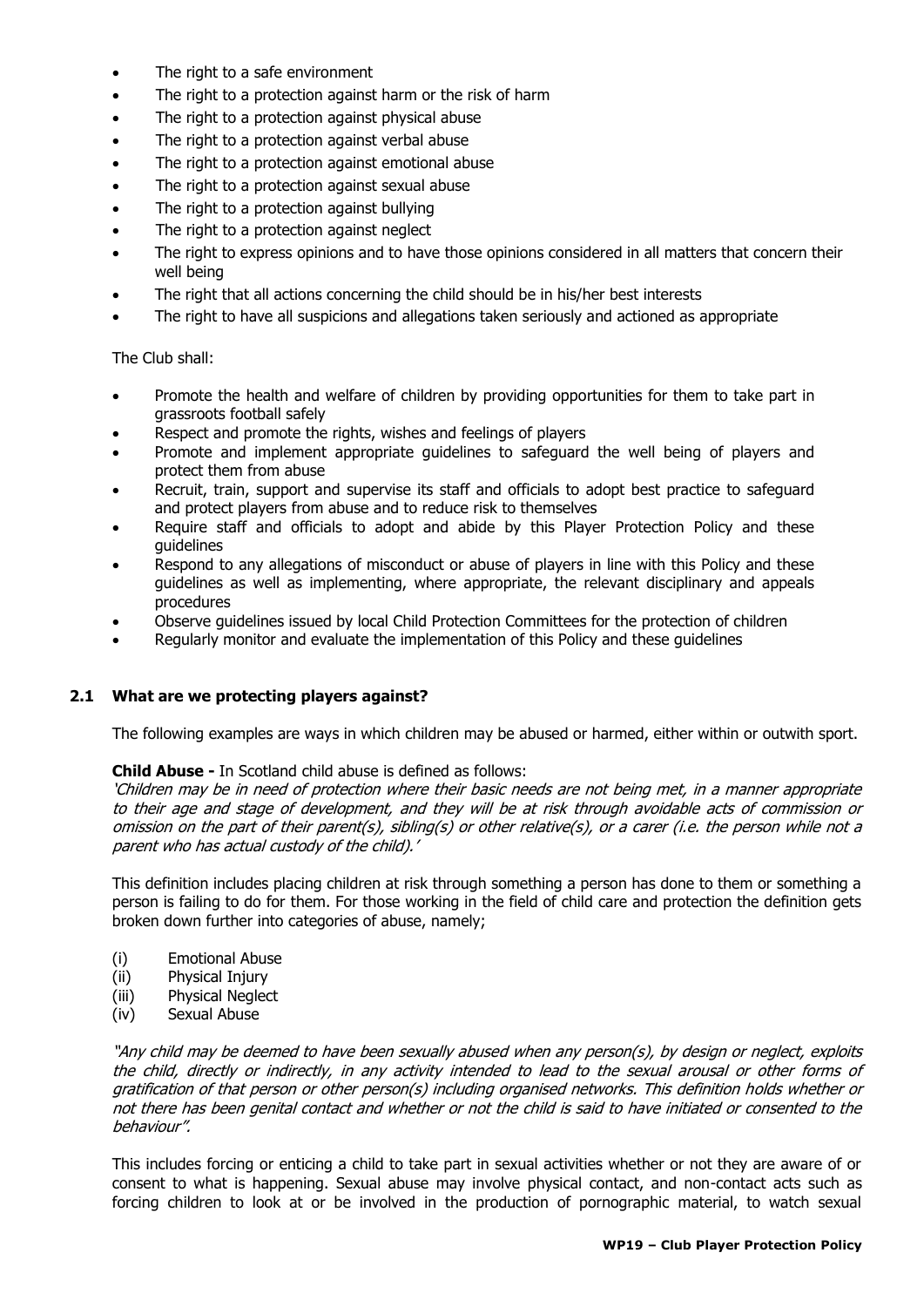activities or encouraging them to behave in sexually inappropriate ways. Some of the aforementioned activities can occur through the internet.

Boys and girls are sexually abused by males and females, including persons to whom they are and are not related and by other young people. This includes people from all walks of life.

Some children may never be able to tell someone they have been sexually abused. Changes in a child's behaviour **may** be a sign something has happened. In some cases there may be no physical or behavioural signs to suggest that a child has been sexually abused.

#### **Examples of Sexual Abuse in Sport**

- Exposure to sexually explicit inappropriate language or jokes
- Showing a child pornographic material or using a child to produce such material
- Inappropriate touching
- Sexual intercourse and/or sexual activity with a child under 16

The following signs **may** raise concerns about sexual abuse:

- Lack of trust in adults or over familiarity with adults, fear of a particular adult
- Social isolation being withdrawn or introverted, poor peer relationship
- Sleep disturbance (nightmares, bed-wetting, fear of sleeping alone)
- Running away from home
- Girls taking over the mothering role
- School problems e.g. falling standards, truancy
- Reluctance or refusal to participate in physical activity or to change clothes for games
- Low self-esteem
- Drug, alcohol or solvent abuse
- Display of sexual knowledge beyond the child's age
- Sexual promiscuity, over-sexualised behaviour, compulsive masturbation
- Eating disorders
- Anxiety, depression, self-harm/mutilation, suicide attempts

**Bullying -** Bullying may be seen as particularly hurtful behaviour, usually repeated over a period of time, where it is difficult for those being bullied to defend themselves. It can take many forms including children being bullied by adults, their peers and in some cases by members of their families. Bullying can be difficult to identify because it often happens away from others and those who are bullied often do not tell anyone.

Bullying is a significant issue for children and has been the main reason for calls to ChildLine for the last eight consecutive years.

#### **Examples of Bullying in Sport**

- Physical e.g. theft, hitting, kicking (in some cases, this might constitute an assault)
- Verbal (including teasing) e.g. racist or sectarian remarks, spreading rumours, threats or name-calling, ridicule or humiliation
- Emotional e.g. isolating a child from the activities or social acceptance of the peer group Harassment e.g. using abusive or insulting behaviour in a manner intended to cause alarm or distress

Signs which **may** raise concerns about bullying include:

- Hesitation or reluctance to come to attend training or activity
- Often last one picked for a team or group activity for no apparent reason, or being picked on when they think your back is turned
- Reluctance to go to certain places or work with a certain individual
- Clothing or personal possessions go missing or get damaged
- Bruising or other injuries
- 'Losing' pocket money repeatedly
- Becoming nervous and withdrawn
- Suddenly prone to lashing out at people, either physically or verbally, when normally quiet

**Racism -** Children from British minority ethnic communities (and their parents) may have experienced harassment, racial discrimination, and institutional racism. Although not formally recognised as a form of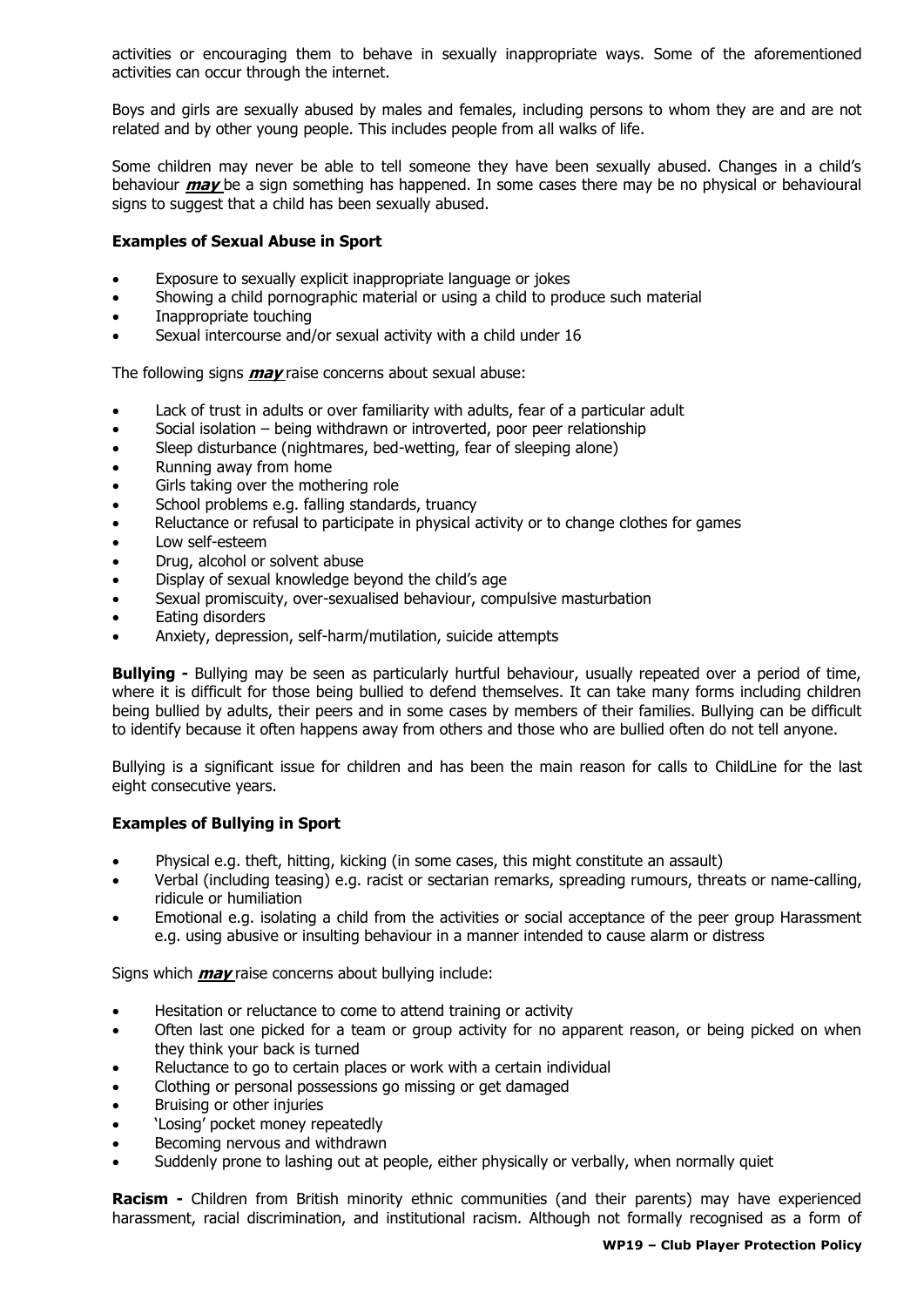child abuse, racism can be emotionally harmfully to children. Some racist acts also involve acts of physical violence towards individuals or groups.

All organisations working with children, including those where British minority ethnic communities are numerically small, should address institutional racism.

Harassment - An essential characteristic of harassment is that it is unwanted by the recipient. It is for individuals to determine what behaviour is acceptable to him or her and what they regard as offensive.

Children may experience harassment or negative discrimination because of their race or ethnic origin, socioeconomic status, culture, age, disability, gender, sexuality or religious beliefs. This can have a detrimental effect on a child.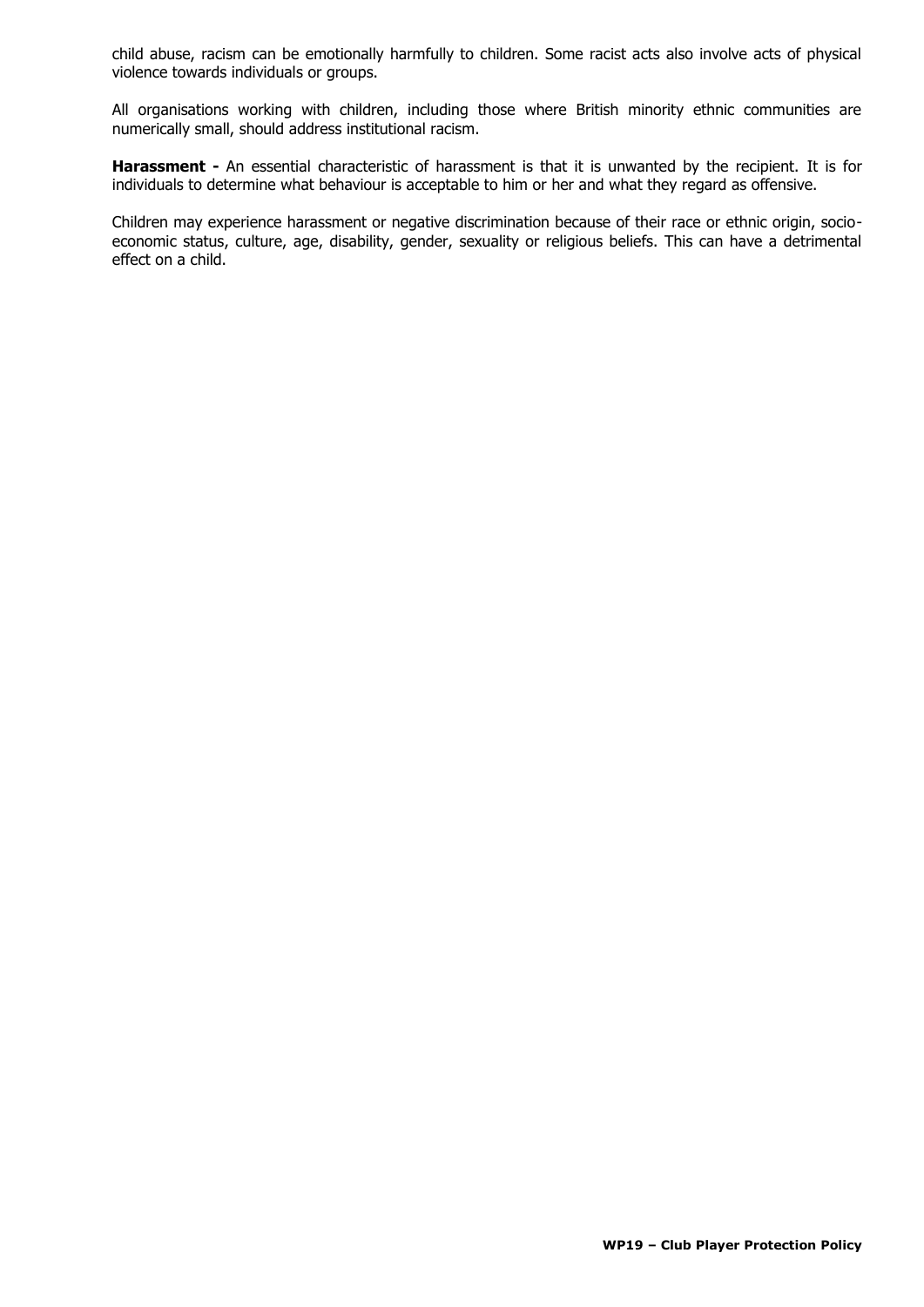#### **When an allegation of Child Abuse is made to a club representative against another member of their club**